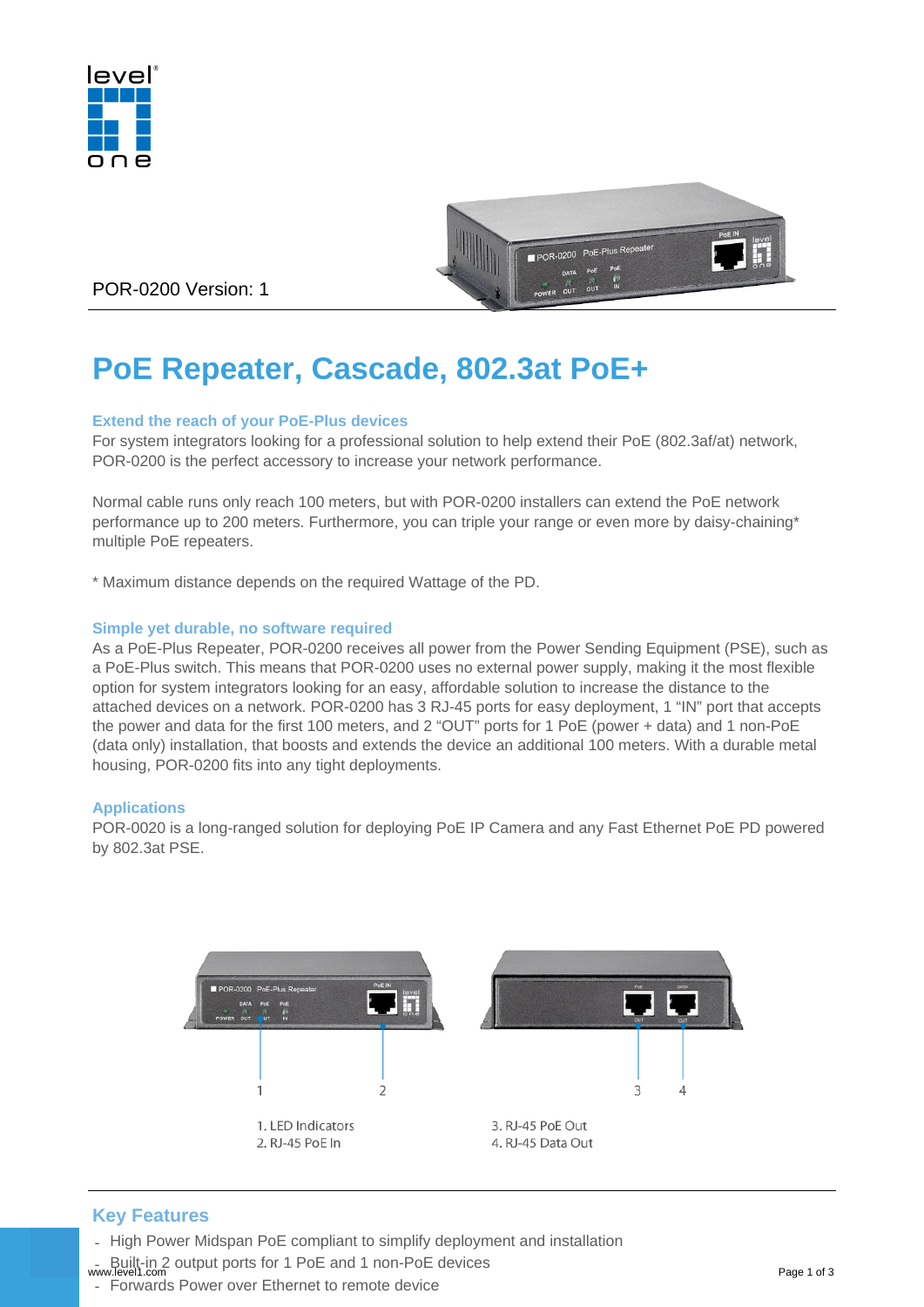- Extends PoE connection for another 100 meters
- Multiple PoE repeaters can be deployed by daisy chain to extend range
- Simple Plug and Play installation, no additional power supply required

## **Works With**



## **FCS-3081**

Fixed Dome Network Camera, 2-Megapixel, 802.3af PoE, Day & Night, IR LEDs



## **FEP-0811**

8-Port Fast Ethernet PoE Switch, 802.3at PoE+, 123.2W

## **Specifications**

### **System Specifications**

#### Standards & Protocols:

IEEE 802.3 10Base-T, Ethernet IEEE 802.3u 100Base-TX, Fast Ethernet IEEE 802.3x Ethernet Flow Control IEEE 802.3af Power over Ethernet (PoE) IEEE 802.3at Power over Ethernet Plus (PoE+)

#### Connectors and Cabling:

1 x 10/100Base-TX RJ-45 PoE Input Port 1 x 10/100Base-TX RJ-45 PoE Output Port 1 x 10/100Base-TX RJ-45 LAN Output Port

#### Indicator:

Power, PoE In, PoE Out

#### Power:

PoE Power Input: 44-57 Volt Power Consumption: 2.5W (Max.)

#### **Features**

PoE: IEEE 802.3af/at compliant

#### **Environment**

## Temperature (°C):

Operating: 0°C ~ 50°C Storage: 0°C ~ 70°C

#### Humidity (Non-condensing): Storage: 5% to 95%

Operating:  $5 \sim 95\%$ 

#### **Physical Specifications**

Dimensions (W x D x H mm): 120 x 90x 28mm